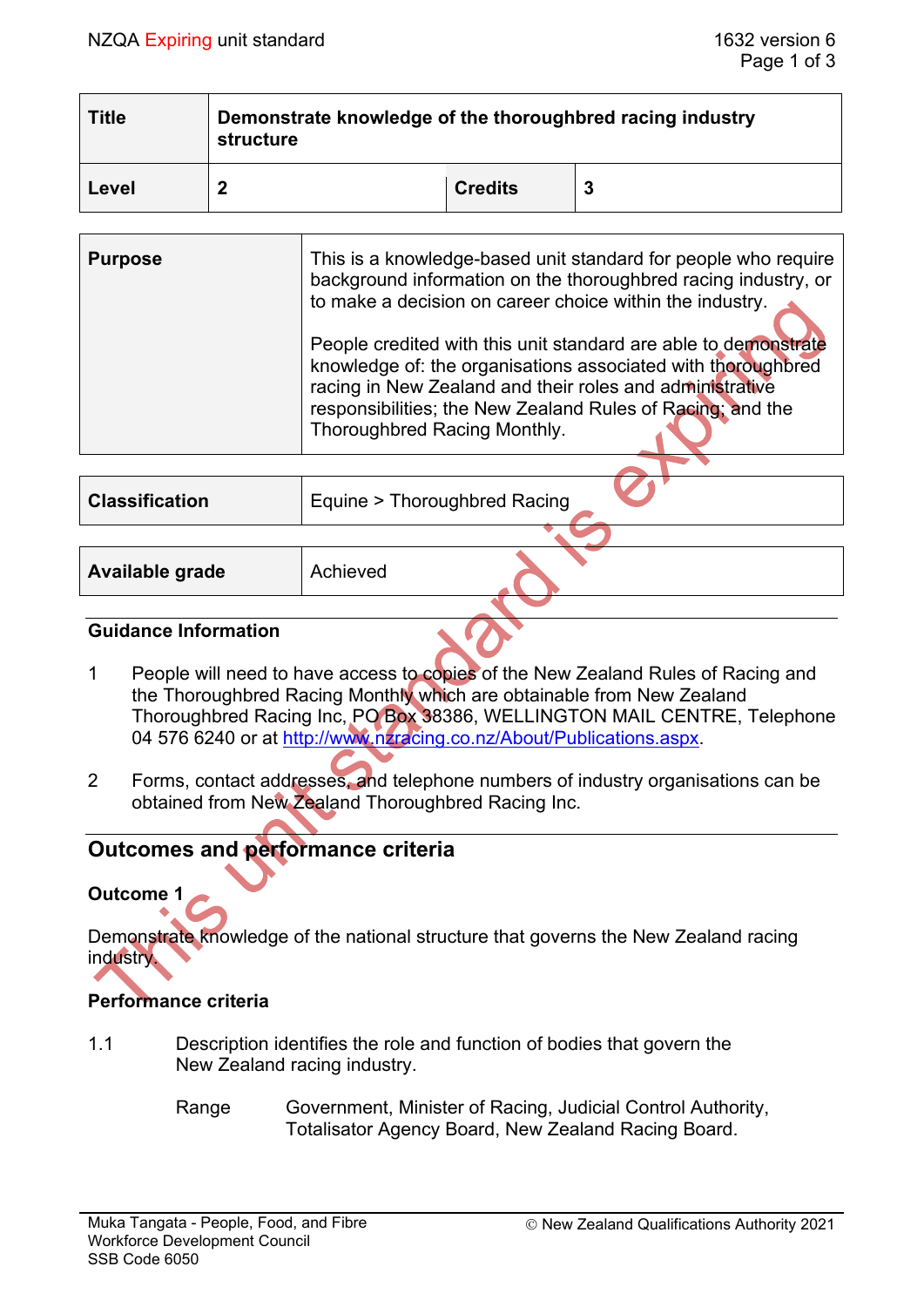## **Outcome 2**

Demonstrate knowledge of the organisations associated with thoroughbred racing in New Zealand and their roles and administrative responsibilities.

#### **Performance criteria**

- 2.1 Description of New Zealand Thoroughbred Racing Inc and racing clubs identifies their structure and functions, and administrative responsibilities.
	- Range Mew Zealand Thoroughbred Racing Inc Chairman, Board, Chief Executive Officer, New Zealand Thoroughbred Racing Inc staff; Racing Clubs – Club President, Club Committee, Club Members.
- 2.2 Description identifies the statutory licensing requirements and conditions for personnel involved in thoroughbred racing in accordance with New Zealand Thoroughbred Racing Inc requirements.
	- Range includes but is not limited to  $-$  trainer, jockey, stablehand.
- 2.3 Description identifies forms available for the administration of the industry.

- 2.4 Description of the associated bodies of harness racing identifies their structure functions, and administrative responsibilities.
	- Range New Zealand Thoroughbred Racing Inc, Apprenticeship Board, Apprentice Jockey Schools, Racing Clubs, New Zealand Trainers' Associations, NZ Jockeys' Associations, NZ Thoroughbred Breeders' Association.

## **Outcome 3**

Demonstrate knowledge of the New Zealand Rules of Racing and the Thoroughbred Racing Monthly.

# **Performance criteria**

- 3.1 Description of the New Zealand Rules of Racing identifies its function.
- 3.2 Description of the New Zealand Rules of Racing identifies sources of advice for its interpretation.
- 3.3 Description of the New Zealand Rules of Racing identifies procedures to follow for amendment of rules.
- 3.4 Description of the New Zealand Rules of Racing identifies people who are bound by the rules.

Range includes but is not limited to – licences, leases, registrations, stable returns.